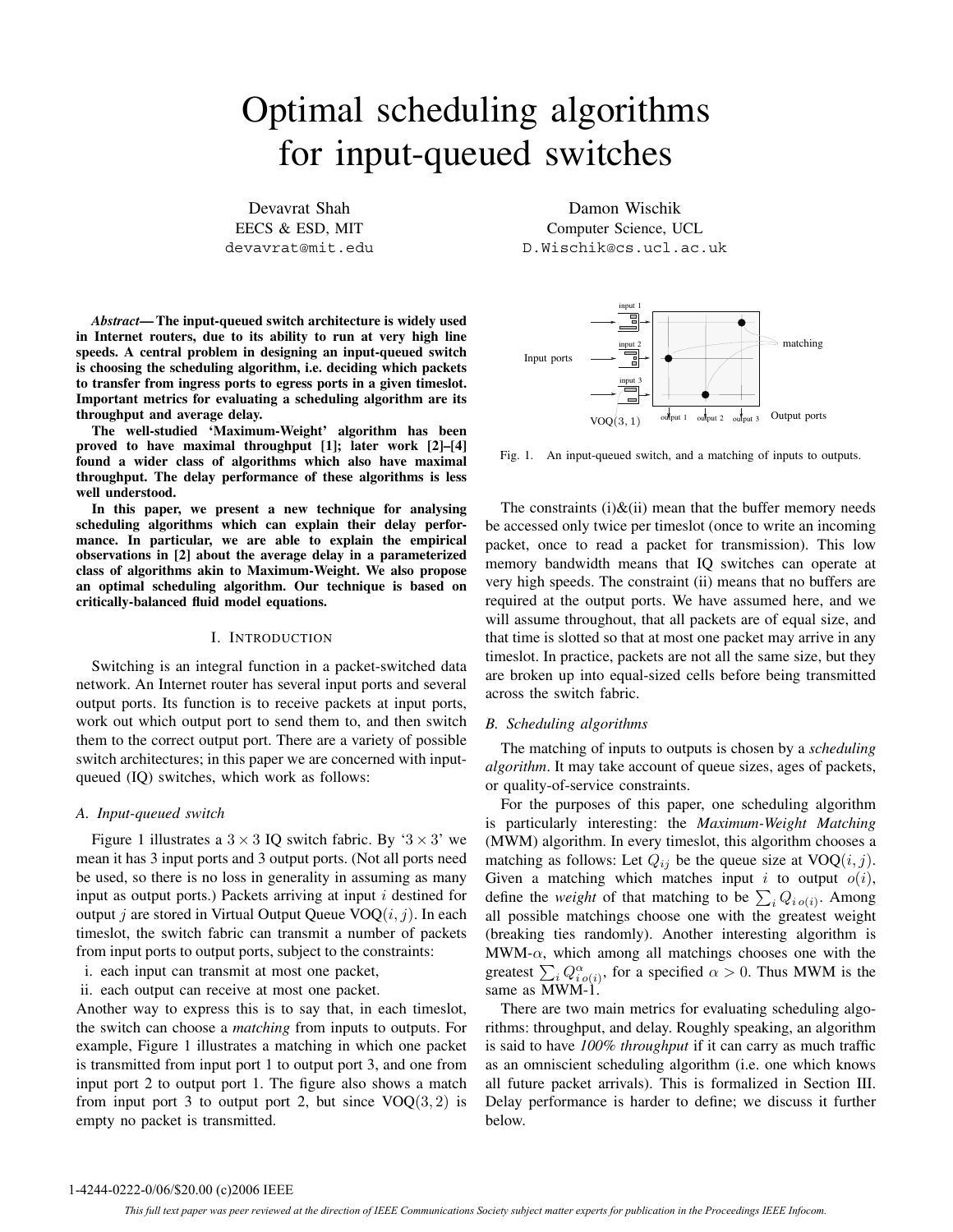#### *C. Previous work*

The IQ switch architecture has been studied for more than a decade [5]–[8]. A good deal is now known about throughput. MWM has been shown to have 100% throughput, under a 'friendly' arrival distribution [1]. A generalization of this result in the context of radio-hop networks (under the same arrival distribution) was shown earlier [9]. These results have been generalized to arbitrary arrival distributions [10]. A class of algorithms akin to MWM have also been shown to have 100% throughput [2]–[4].

Less is known about the delay performance of scheduling algorithms. Bounds on delay have been derived for MWM and certain approximations to MWM, under 'friendly' arrival distributions [4], [11]. A systematic simulation study of the MWM- $\alpha$  algorithm led to the following conjecture [2]:

# **Conjecture 1** *The average delay of the MWM-*α *algorithm decreases as* α *decreases.*

The delay performance of a generalized switch (of which an IQ switch is a special case) under heavy traffic has been studied. In the special case where exactly one port of the switch is saturated, MWM has been shown to be optimal [12]. However, in this setting all the MWM- $\alpha$  algorithms have essentially the same performance, and so this theory does not help us resolve Conjecture 1.

Though MWM and related algorithms provide maximal throughput, they are too complex to be implementable in highspeed switches. This has motivated the design of simpler highperformance scheduling algorithms [6], [7], [13], [14]. In this paper we do not address complexity. Nonetheless we hope that the insights our analysis gives can be used to assist in the design of good implementable algorithms.

# *D. Contribution*

The work in this paper is motivated by a desire to prove Conjecture 1. As in [12], we will look at systems which are heavily loaded. The formalism we will use is that of *heavy traffic theory*, a general body of theory which has been fully developed in the setting of queueing networks [15].

The outline of this paper is as follows. In Section II we give the *fluid model equations* for describing the behaviour of an IQ scheduling algorithm. In Section III we define throughput, and review the connection with fluid model equations.

The main contribution of the paper is in Sections IV  $&V$ . In Section IV we characterize the steady-state behaviour of the balanced fluid model equations, by studying combinatorial properties of switches and matchings; in Section V we describe the relationship between this steady-state behaviour and the performance of a heavily-loaded switch. The key discovery is that the  $n \times n$  matrix of queue sizes  $Q_{ij}$  actually lives in a 2n − 1 dimensional subspace of  $\mathbb{R}^{n^2}$  (called the invariant set) and the geometry of this subspace is determined by the set), and the geometry of this subspace is determined by the scheduling algorithm.

Finally in Section VI we use the idea of the invariant set to resolve Conjecture 1, to conjecture an optimal algorithm, and to suggest future directions for work on scheduling algorithms.

#### *E. Notation*

We first specify our notation. Let  $\mathbb{R}_+ = \{x \in \mathbb{R} : x \geq 0\}$ and  $\mathbb{Z}_+ = \{i \in \mathbb{Z} : i \geq 0\}$ . Let  $1_X$  be the indicator function:  $1<sub>true</sub> = 1$  and  $1<sub>false</sub> = 0$ .

Let M be the set of  $n \times n$  real-valued matrices, and M<sub>+</sub> the subset consisting of  $\mathbb{R}_+$ -valued matrices. Write matrices as  $\mathbf{a} = [a_{ij}]$ . Let  $\mathbf{1} = [1]$ . Let  $\mathbb{S} \subset \mathbb{M}_+$  be the set of matrices whose row sums and column sums are all equal to 1, i.e. the set of doubly stochastic matrices. The set of doubly substochastic matrices is the subset of matrices in  $\mathbb{M}_{+}$  whose row and column sums are all bounded above by 1. Let  $\mathbb{P} \subset \mathbb{S}$  be the set of matrices  $\pi$  for which  $\pi_{ij} \in \{0,1\}$  for all i and j, i.e. the set of permutation matrices. For  $a \in M$  write

$$
a_{i\oplus} = \sum_j a_{ij}, \quad a_{\oplus j} = \sum_i a_{ij}, \quad a_{\oplus \oplus} = \sum_{i,j} a_{ij}.
$$

When **a** is a matrix of queue sizes, we call these the workload at input port  $i$ , the workload at output port  $j$ , and the total workload respectively. Define the workload map

$$
W(\mathbf{a}) = (a_{1\oplus}, \dots, a_{n\oplus}; a_{\oplus 1}, \dots, a_{\oplus n}; a_{\oplus \oplus})
$$

and let W be the set of all possible workload vectors,  $W =$  $\{W(\mathbf{a}) : \mathbf{a} \in \mathbb{M}_+\}$ . Write a workload  $w \in \mathbb{W}$  as  $w =$  $(w_1,\ldots,w_n; w_{1},\ldots,w_{n}; w_{n})$ . Note that W has dimension 2n − 1, since  $w_{\oplus} = w_{\oplus} = w_{\cdots}$ 

For **a**,  $\mathbf{b} \in \mathbb{M}$  and  $f : \mathbb{R} \to \mathbb{R}$  let

$$
\mathbf{ab} = [a_{ij}b_{ij}] \in \mathbb{M}, \quad f(\mathbf{a}) = [f(a_{ij})] \in \mathbb{M}, \text{ and}
$$

$$
\mathbf{a} \cdot \mathbf{b} = \sum_{i,j} a_{ij}b_{ij} \in \mathbb{R}.
$$

Let component-wise multiplication have precedence over  $\cdot$ , so that  $\mathbf{a} \cdot \mathbf{b} \mathbf{c} = \mathbf{a} \cdot (\mathbf{b} \mathbf{c})$ . The  $\cdot$  operator is commutative, and distributive over addition so that  $\mathbf{a} \cdot (\mathbf{b} + \mathbf{c}) = \mathbf{a} \cdot \mathbf{b} + \mathbf{a} \cdot \mathbf{c}$ .

### II. SWITCH DYNAMICS

In this section we describe fluid model equations, a natural and intuitive way to describe the dynamics of a switch. They are used rigorously in two ways, in the following sections:

- i. to show that a scheduling algorithm has 100% throughput (Section III)
- ii. to derive state space collapse (Section IV–V)

We will not give rigorous derivations of the fluid model equations. This can be found in [10], [16]. Instead we will give motivation.

We will first describe the general setup in Section II-A and the fluid scaling in Section II-B. Then we give the fluid model equations in two parts: the algorithm-independent equations in Section II-C, and the algorithm-dependent equations in Section II-D. Any solution to all these equations is called a *fluid model solution*.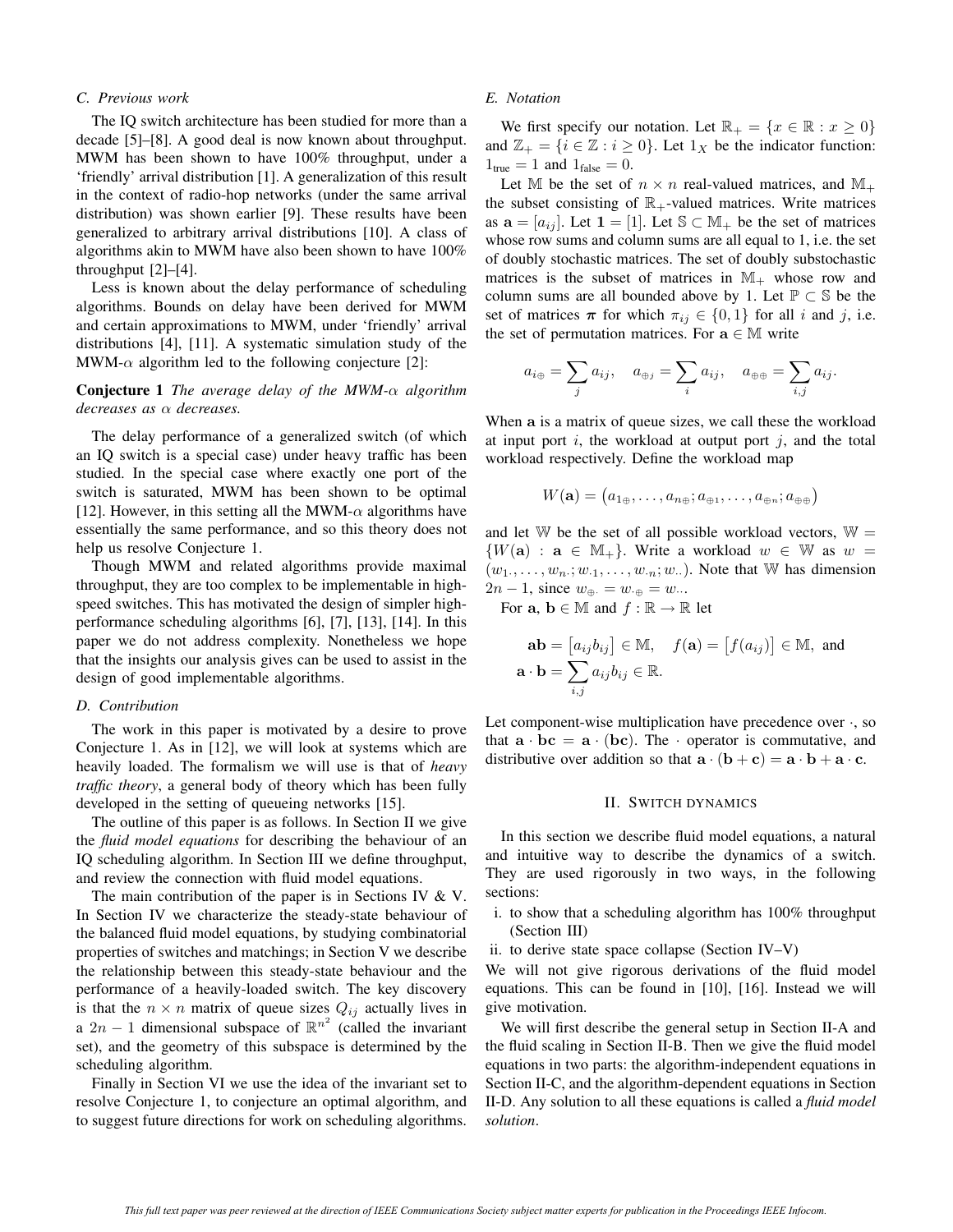#### *A. Queueing model*

Let timeslots be indexed by  $\tau \in \mathbb{Z}_+$ , starting at  $\tau = 0$ . Let  $\mathbf{Q}(\tau)=[Q_{ij}(\tau)]\in \mathbb{M}_+$  denote the matrix of the queue sizes at the end of timeslot  $\tau$ . Since work arrives in discrete packets,  $Q_{ij}(\tau) \in \mathbb{Z}_+$  for all  $\tau$ . We are interested in describing the dynamics of  $\mathbf{Q}(\cdot)$ , which depend on the initial conditions, the arrival process and the scheduling algorithm.

First, the initial condition. For simplicity we make the following assumption:

**Assumption 2** *We assume that the switch starts empty at time* 0*, i.e.*

$$
\mathbf{Q}(0) = \mathbf{0}.\tag{1}
$$

Next, the dynamics. Let  $A(\tau)$  be the cumulative arrival process up to timeslot  $\tau$ , i.e.  $A_{ij}(\tau)$  is the number of packets that have arrived at input  $i$  destined for output  $j$  in the time interval  $[0, \tau]$ , with  $\mathbf{A}(0) = \mathbf{0}$ . The arrivals in timeslot  $\tau$  are thus  $\mathbf{A}(\tau) - \mathbf{A}(\tau - 1)$ . Similarly, let  $\mathbf{D}(\tau)$  be the cumulative departure process from the virtual output queues. Then

$$
\mathbf{Q}(\tau) = \mathbf{Q}(0) + \mathbf{A}(\tau) - \mathbf{D}(\tau) = \mathbf{A}(\tau) - \mathbf{D}(\tau) \qquad (2)
$$

(where the last equality uses Assumption 2). Now for the scheduling algorithm. Let  $S_{\pi}(\tau)$  be the cumulative number of timeslots that the scheduling algorithm has devoted to matching  $\pi \in \mathbb{P}$  in the time interval  $[0, \tau]$ , with  $S_{\pi}(0) = 0$  for all  $\pi$ . We will use the convention that departures in timeslot  $\tau$  happen at the beginning of the timeslot, and that arrivals happen at the end, so that

$$
D_{ij}(\tau) - D_{ij}(\tau - 1) = \sum_{\pi \in \mathbb{P}} \pi_{ij} \left[ S_{\pi}(\tau) - S_{\pi}(\tau - 1) \right] 1_{Q_{ij}(\tau - 1) > 0} \tag{3}
$$

In each time slot, exactly one matching is chosen. Thus

$$
\sum_{\pi \in \mathbb{P}} S_{\pi}(\tau) = \tau.
$$
 (4)

The service process is completely described by  $S(\cdot)$  =  ${S_{\pi}(\cdot), \pi \in \mathbb{P}}$ , and the tuple

$$
\mathcal{X}(\cdot) = (\mathbf{Q}(\cdot), \mathbf{A}(\cdot), \mathbf{D}(\cdot), S(\cdot))
$$

completely describes the dynamics of the switch.

#### *B. Fluid scaling*

The fluid model equations describe the switch at the 'rate' level, rather than the packet level. Instead of looking at  $\mathcal{X}(\tau)$ , we now look at the limit

$$
x(t) = \lim_{r \to \infty} \frac{1}{r} \mathcal{X}(rt), \quad t \in \mathbb{R}_+
$$
 (5)

where for  $t \notin \mathbb{Z}_+$ 

$$
\mathcal{X}(t) = (1 - t - \lfloor t \rfloor) \mathcal{X}(\lfloor t \rfloor) + (t - \lfloor t \rfloor) \mathcal{X}(\lfloor t \rfloor + 1).
$$

Let  $x(t) = (\mathbf{q}(t), \mathbf{a}(t), \mathbf{d}(t), s(t))$ . We make the following assumption about  $x(t)$ . assumption about  $x(\cdot)$ :

**Assumption 3** *Assume that the limit* <sup>x</sup>(·) *exists, and is absolutely continuous.*

An absolutely continuous function is differentiable almost everywhere. Write  $\xi(t)$  for the derivative of  $\xi(t)$  at t, and<br>take any equations involving  $\xi(t)$  to hold only where  $\xi(t)$  is take any equations involving  $\xi(t)$  to hold only where  $\xi(t)$  is<br>differentiable differentiable.

Under mild probabilistic assumptions on the arrival process, this assumption holds almost surely—see [10], [16]—though the limit  $x(\cdot)$  is in general random. We will also make an assumption about the form of the limiting arrival process  $\mathbf{a}(\cdot)$ , the first part of which also holds under very mild probabilistic assumptions.

**Assumption 4** *Assume that*  $a(t) = \lambda t$  *for some*  $\lambda \in M_+$ *, called the matrix of mean arrival rates. Suppose that*  $\lambda$  *is doubly substochastic, i.e.*

$$
\lambda_{i\oplus} \leq 1 \text{ for all } i, \quad \lambda_{\oplus j} \leq 1 \text{ for all } j.
$$

The assumption that  $\lambda_{i \oplus} \leq 1$  reflects the constraint that at most one packet can be transmitted from input port  $i$  per timeslot; the assumption that  $\lambda_{\oplus j} \leq 1$  reflects the constraint that at most one packet can be received by output port  $j$  per timeslot. If these constraints are not met then the queue sizes will blow up. We say that  $\lambda$  is *admissible* if it is strictly doubly substochastic, i.e.

$$
\lambda_{i\oplus} < 1 \text{ for all } i, \quad \lambda_{\oplus j} < 1 \text{ for all } j. \tag{6}
$$

If  $\lambda_{i\oplus} = 1$  we say that input port *i* is *critically loaded*; similarly for output ports.

### *C. Algorithm-independent dynamics*

The fluid model equations corresponding to Assumption 4 and equations  $(2)$ – $(4)$  are

$$
\mathbf{a}(t) = \lambda t \tag{7}
$$

$$
\mathbf{q}(t) = \mathbf{a}(t) - \mathbf{d}(t)
$$
 (8)

$$
\dot{d}_{ij}(t) = \sum_{\pi \in \mathbb{P}} \pi_{ij} \dot{s}_{\pi}(t) 1_{q_{ij}(t) > 0}.
$$
 (9)

$$
\sum_{\pi \in \mathbb{P}} s_{\pi}(t) = t \tag{10}
$$

We have remarked that Assumption 3 can be proved under mild probabilistic assumptions on the arrival process; it can also be proved that the limit  $x(\cdot)$  almost surely satisfies these equations [10], [16].

Some further notation will be helpful for the rest of this paper. The matrix of instantaneous service rates  $\sigma(t)$  is

$$
\boldsymbol{\sigma}(t) = \sum_{\boldsymbol{\pi} \in \mathbb{P}} \boldsymbol{\pi} \dot{s}_{\boldsymbol{\pi}}(t).
$$

Then equations  $(7)$ – $(9)$  can be rewritten as

$$
\dot{q}_{ij}(t) = \begin{cases} \lambda_{ij} - \sigma_{ij}(t) & \text{if } q_{ij} > 0\\ (\lambda_{ij} - \sigma_{ij}(t))^{+} & \text{otherwise} \end{cases}
$$

We will write this in the following compact form:

$$
\dot{\mathbf{q}}(t) = \left(\boldsymbol{\lambda} - \boldsymbol{\sigma}(t)\right)^{+[\mathbf{q}(t)=0]}.\tag{11}
$$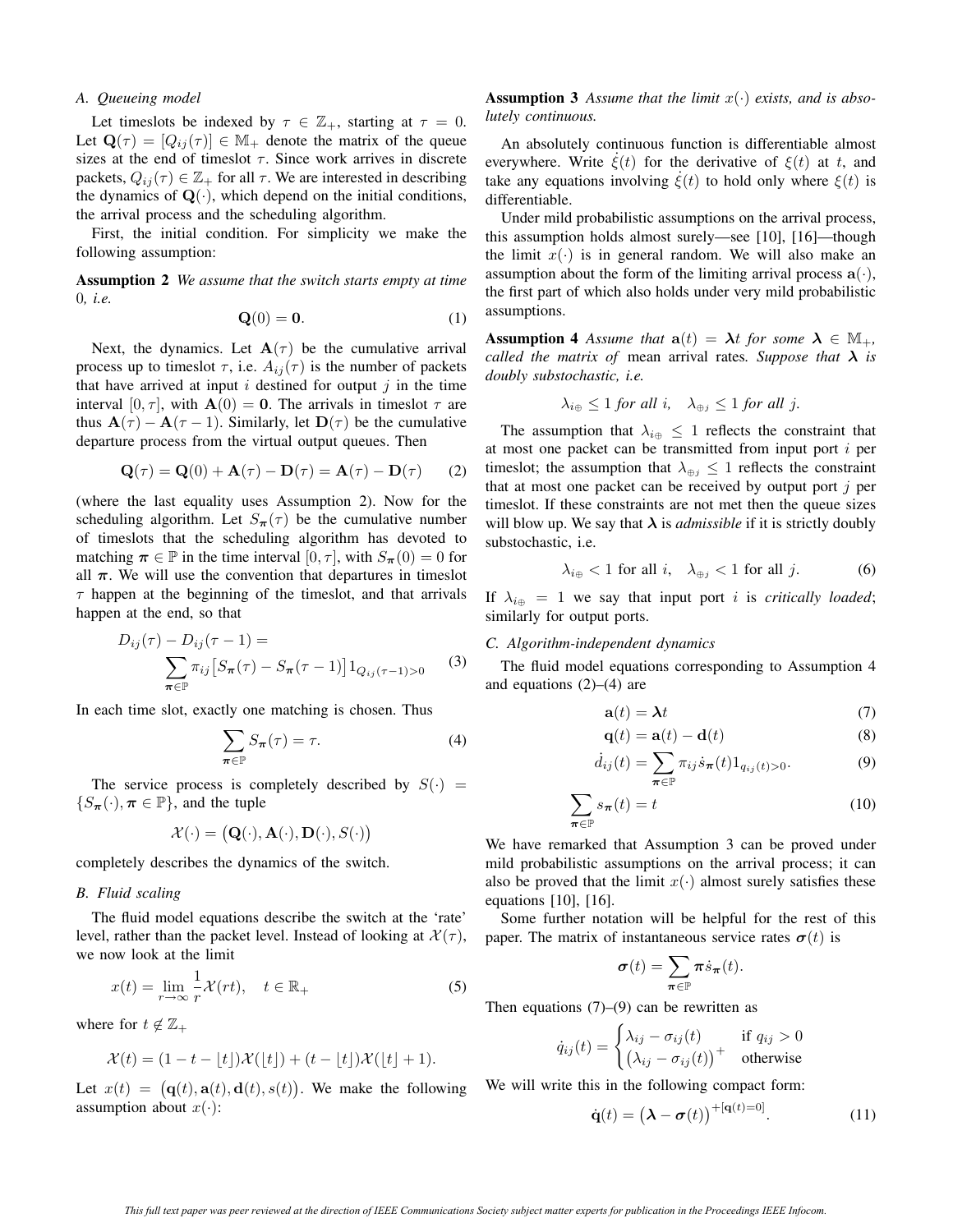#### *D. Algorithm-dependent dynamics*

The scheduling algorithm decides which matching to use in each timeslot, i.e. it specifies  $\{S_\pi(\cdot), \pi \in \mathbb{P}\}\)$ . We will now describe some different scheduling algorithms, and associated fluid model equations: the basic Maximum-Weight matching algorithm MWM (II-D.1); and Generalized Maximum-Weight matching MWMf, which includes MWM- $\alpha$  as a subclass  $(II-D.2).$ 

As with the algorithm-independent fluid model equations, it can be shown (under mild probabilistic assumptions on the arrival process) that the limit process  $x(\cdot)$  satisfies the following fluid model equations almost surely [10], [16].

*1) MWM:* At time  $\tau$ , MWM chooses a matching  $\pi^* \in \mathbb{P}$ such that

$$
\pi^* = \operatornamewithlimits{argmax}_{\pi \in \mathbb{P}} \pi \cdot \mathbf{Q}(\tau - 1).
$$

If there are several optimal matchings,  $\pi^*$  is chosen randomly among them. (Recall that under our convention departures occur at the beginning of a timeslor, and so the matching at time  $\tau$  depends on the queue sizes at  $\tau - 1$ .) Equivalently,

$$
S_{\pmb{\pi}}(\tau) = S_{\pmb{\pi}}(\tau-1) \quad \text{if} \quad \pmb{\pi} \cdot \mathbf{Q}(\tau-1) < \max_{\pmb{\rho} \in \mathbb{P}} \pmb{\rho} \cdot \mathbf{Q}(\tau-1).
$$

The corresponding fluid model equation is

$$
\dot{s}_{\boldsymbol{\pi}}(t) = 0 \quad \text{if} \quad \boldsymbol{\pi} \cdot \mathbf{q}(t) < \max_{\boldsymbol{\rho} \in \mathbb{P}} \boldsymbol{\rho} \cdot \mathbf{q}(t) \tag{12}
$$

*2) MWMf:* MWMf is a generalization of MWM. Let f be some function  $\mathbb{R}_+ \to \mathbb{R}_+$ . Then MWMf chooses a matching  $\pi^*$  in timeslot  $\tau$  such that

$$
\boldsymbol{\pi}^* \cdot f\big(\mathbf{Q}(\tau-1)\big) = \max_{\boldsymbol{\pi} \in \mathbb{P}} \boldsymbol{\pi} \cdot f\big(\mathbf{Q}(\tau-1)\big).
$$

The fluid equation analogous to (12) is

$$
\dot{s}_{\boldsymbol{\pi}}(t) = 0 \quad \text{if} \quad \boldsymbol{\pi} \cdot f(\mathbf{q}(t)) < \max_{\boldsymbol{\rho} \in \mathbb{P}} \boldsymbol{\rho} \cdot f(\mathbf{q}(t)). \tag{13}
$$

The special case of  $f(x) = x^{\alpha}, \alpha > 0$ , is called MWM- $\alpha$ .

In this paper we will only consider functions  $f$  which satisfy

**Assumption 5** *Assume* f *is differentiable and strictly increasing with*  $f(0) = 0$ *. Assume also that for any*  $(x_1, \ldots, x_n)$  *and*  $(y_1,\ldots,y_n)\in\mathbb{R}^n_+$ 

$$
\sum_{i} f(x_i) > \sum_{i} f(y_i) \Rightarrow \sum_{i} f(rx_i) > \sum_{i} f(ry_i) \quad \forall r > 0.
$$

This is needed to ensure that the fluid limit exists [16, Section 4.2.2]. Clearly  $f(x) = x^{\alpha}$  satisfies this assumption.

#### III. THROUGHPUT ANALYSIS VIA FLUID MODEL

A very powerful use of fluid models is in analysing throughput [10]. The general idea is this:

- i. Take the arrival process **A** to be stochastic, and make some mild assumptions on its distribution.
- ii. Prove that any solution  $x(\cdot)$  of the fluid model equations, with initial queue size  $q(0) = 0$ , satisfies  $q(t) = 0$  for almost all  $t \geq 0$ . This is called *weak stability*. ('Almost all' is with respect to the Lebesgue measure.)

iii. It can be shown that (i) $\&$ (ii) together imply that  $Q(t)$  =  $O(t)$  whenever  $\lambda$  is admissible. This is known as *ratestability* or *having 100% throughput*.

We will now demonstrate step (ii) for MWMf. The remaining steps are fleshed out in [16]. The conclusion is that MWMf has 100% throughput.

**Theorem 1** *Under any arrival process satisfying Assumption 4, with admissible rate-matrix λ, the switch operating under the MWMf algorithm is rate-stable.*

*Proof.* Assume  $\lambda$  is admissible. Let f be the weight function for the MWMf algorithm. Define

$$
L(\mathbf{q}) = F(\mathbf{q}) \cdot \mathbf{1}
$$
, where  $F(x) = \int_0^x f(y) dy$ .

It can be shown that  $L$  is a Lyapunov function, i.e. that for any fluid model solution, at any t such that  $q(t) \neq 0$ ,

$$
\frac{d}{dt}L(\mathbf{q}(t)) < 0.
$$

The proof is very similar to the proof of Theorem 5(i), so we omit it.

It is shown in [10] that for any absolutely continuous function  $f : \mathbb{R}_+ \to \mathbb{R}_+$  with  $f(0) = 0$  and  $df(t)/dt \leq 0$ almost everywhere where  $f(t) > 0$ ,  $f(t) = 0$  for almost all  $t \geq 0$ .

This lets us conclude that  $L(\mathbf{q}(t)) = 0$  almost everywhere. $\Box$ 

#### IV. EQUILIBRIUM ANALYSIS OF FLUID MODEL

The analysis of stability in the previous section assumes that the arrival rate matrix  $\lambda$  is admissible, i.e. that  $\lambda_{i \oplus} < 1$ and  $\lambda_{\oplus i}$  < 1 for every i and j. By studying the behaviour of the fluid model equations for admissible  $\lambda$  we showed that MWMf has 100% throughput.

In this section we will use the fluid model equations in a different way. We will analyse their behaviour when the switch is critically loaded, i.e. when  $\lambda_{i\oplus} = 1$  for some i, and/or  $\lambda_{\oplus j} = 1$  for some j. In particular, we will characterize the *invariant states*.

**Definition 6 (Invariant State)** *We say that a state*  $q \in M_+$ *is* invariant *(for a switch with given arrival rate matrix and scheduling algorithm) if any solution to the fluid model equations for that switch has queue size* **<sup>r</sup>**(·) *which satisfies*

$$
\mathbf{r}(t) = \mathbf{q} \quad \Longrightarrow \quad \mathbf{r}(s) = \mathbf{q} \text{ for all } s \geq t.
$$

In Theorem 1 we showed that for MWMf with admissible *λ* the state **0** is invariant. In this section we will prove some useful results about matchings (Section IV-A), characterize invariant states of MWMf as the solutions to a certain optimization problem (Section IV-B), and find the time taken to converge to an invariant state (Section IV-C).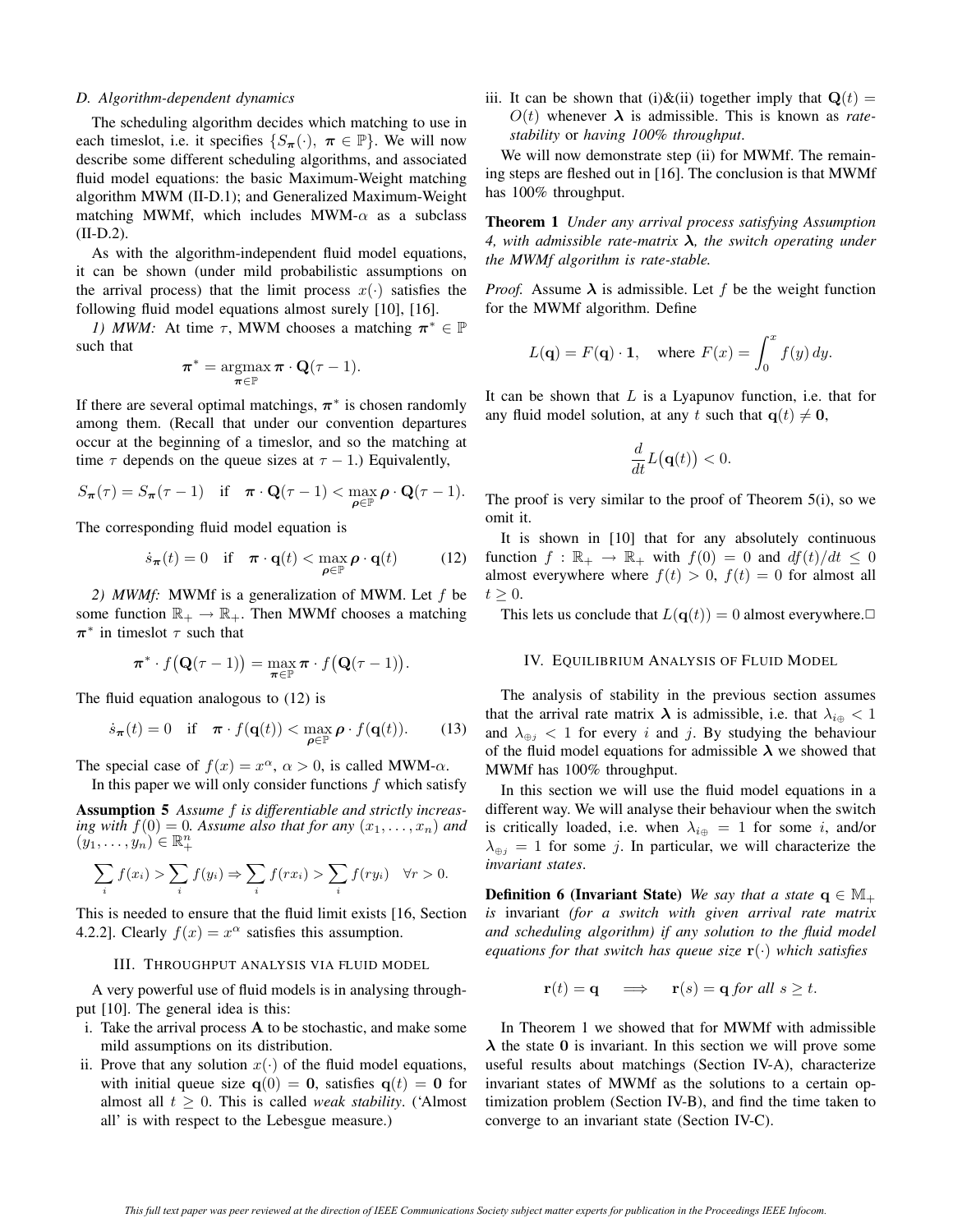### *A. Preliminary results about matchings*

The well-known Birkhoff–von Neumann theorem states that the set of all doubly stochastic matrices S is convex, and the set of its extreme points is  $\mathbb{P}$ . Thus any  $a \in \mathbb{S}$  can be written

$$
\mathbf{a} = \sum_{\pi \in \mathbb{P}} \gamma_{\pi} \pi, \quad \sum_{\pi} \gamma_{\pi} = 1, \quad \gamma_{\pi} \ge 0 \text{ for all } \pi.
$$

Many of our results concern maximum weight matchings. Given  $\mathbf{a} \in \mathbb{M}_+$ , let  $m(\mathbf{a})$  be the weight of a maximum weight matching  $m(\mathbf{a}) = \argmax_{\pi} \pi \cdot \mathbf{a}$ , let  $\mathcal{M}(\mathbf{a})$  be the set of maximum weight matchings  $\mathcal{M}(\mathbf{a}) = {\pi : \pi \cdot \mathbf{a} = m(\mathbf{a})}$ , and let  $M(a)$  be the matrix which indicates which entries are involved in a maximum weight matching:

$$
M(\mathbf{a})_{ij} = \begin{cases} 1 & \text{if } \pi_{ij} = 1 \text{ for some } \pi \in \mathcal{M}(\mathbf{a}) \\ 0 & \text{otherwise} \end{cases}
$$

The set  $\mathcal{M}(\mathbf{a})$  exhibits an important closure property:

**Lemma 2** *Let*  $\pi \in \mathbb{P}$ *, and suppose*  $M(\mathbf{a})_{ij} = 1$  *whenever*  $\pi_{ij} = 1$ *. Then*  $\pi \in \mathcal{M}(\mathbf{a})$ *.* 

*Proof.* Define the matrix **b** by

$$
\mathbf{b} = \sum_{\boldsymbol{\rho} \in \mathcal{M}(\mathbf{a})} \boldsymbol{\rho}.\tag{14}
$$

It is easy to see that  $\mathbf{b} - \pi$  has non-negative entries, and that its row and column sums are all equal, so by the Birkhoff–von Neuman decomposition

$$
\mathbf{b} = \boldsymbol{\pi} + \sum_{\boldsymbol{\rho} \in \mathbb{P}} \gamma_{\boldsymbol{\rho}} \boldsymbol{\rho} \tag{15}
$$

where each  $\gamma_{\rho} \ge 0$  and  $\sum \gamma_{\rho} = |\mathcal{M}(\mathbf{a}) - 1|$ .

Let  $m = m(a)$  be the weight of a maximum weight matching. By (14),  $\mathbf{a} \cdot \mathbf{b} = |\mathcal{M}(\mathbf{a})| m$ . On the other hand, by maximality and (15), it must be that  $\mathbf{a} \cdot \pi \leq m$  and  $\mathbf{a} \cdot (\mathbf{b}-\pi) \leq |\mathcal{M}(q)-1|m$ . If either of these inequalities were strict we would obtain  $|\mathcal{M}(q)|m < |\mathcal{M}(q)|m$ , a contradiction.<br>Hence  $\mathbf{a} \cdot \boldsymbol{\pi} = m$ , and so  $\boldsymbol{\pi} \in \mathcal{M}(\mathbf{a})$ . Hence  $\mathbf{a} \cdot \boldsymbol{\pi} = m$ , and so  $\boldsymbol{\pi} \in \mathcal{M}(\mathbf{a})$ .

Let  $\lambda \in M_+$  be doubly sub-stochastic. It can be augmented to form a doubly stochastic matrix  $\lambda + \delta$ , where the matrix  $\delta$ satisfies

$$
\delta_{ij} > 0 \quad \text{if} \quad \lambda_{i\oplus} < 1 \text{ and } \lambda_{\oplus j} < 1.
$$

We will say that such a  $\delta$  is *complementary* to  $\lambda$ , and that *<sup>λ</sup>* + *<sup>δ</sup>* is an *augmentation* of *<sup>λ</sup>*. (One way to obtain such a *<sup>δ</sup>* is to start with  $\delta_{ij} = \varepsilon$  for the entries specified above, where  $\varepsilon = n^{-1} \min_i (1 - \lambda_{i \oplus}) \wedge \min_i (1 - \lambda_{i \oplus i})$ , and then to add the 'deficit' amount according to the transport algorithm.)

The next lemma gives a useful description of which switch states may be reached from other switch states.

**Lemma 3** *Let*  $\lambda$  *be doubly substochastic. Let*  $q$ *,*  $r \in M_+$  *be such that*  $q_{ij} = r_{ij} = 0$  *whenever*  $\lambda_{ij} = 0$ *. Suppose that* 

$$
r_{i\oplus} \ge q_{i\oplus} \text{ if } \lambda_{i\oplus} = 1, \text{ for all } i,
$$
  

$$
r_{\oplus j} \ge q_{\oplus j} \text{ if } \lambda_{\oplus j} = 1, \text{ for all } j.
$$

*Then there exists a doubly stochastic matrix*  $\sigma \in \mathbb{S}$ *, a positive matrix*  $\varepsilon \in M_+$ *, and a duration*  $t > 0$  *such that* 

$$
\mathbf{r} = \mathbf{q} + t(\boldsymbol{\lambda} - \boldsymbol{\sigma}) + \boldsymbol{\varepsilon}.
$$
 (16)

*Suppose that in addition*

$$
r_{i\oplus} \ge q_{i\oplus}
$$
 for all  $i$  and  $r_{\oplus j} \ge q_{\oplus j}$  for all  $j$ .

*Then for any augmentation*  $\lambda^+$  *of*  $\lambda$  *there exist*  $\sigma$ *,*  $\epsilon$  *and t as above such that*

$$
\mathbf{r} = \mathbf{q} + t(\boldsymbol{\lambda}^+ - \boldsymbol{\sigma}) + \boldsymbol{\varepsilon}.\tag{17}
$$

*Proof.* Let  $\rho = \lambda - \delta(\mathbf{r} - \mathbf{q})$  for sufficiently small  $\delta > 0$ . We will show that  $\rho$  is a doubly sub-stochastic matrix with non-negative entries.

First we show that all entries of  $\rho$  are non-negative, that is,  $\rho_{ij} \geq 0$ . Now, if  $\lambda_{ij} > 0$ , then by choosing  $\delta$  small enough,  $\rho_{ij}$  can be made positive; else if  $\lambda_{ij} = 0$  then trivially by constraints on **q** and **r** we obtain  $\rho_{ij} = 0$ . Thus,  $\rho \in M_+$ .

Next, we show that  $\rho$  is doubly substochastic, that is,  $\rho_{i\oplus} \leq$ 1 and  $\rho_{\oplus j} \le 1$  for all i and j. Consider  $\rho_{i\oplus}$ : either  $\lambda_{i\oplus} < 1$ , in which case  $\rho_{i\oplus} < 1$  for sufficiently small  $\delta$ ; or  $\lambda_{i\oplus} = 1$ , in which case  $r_{i\oplus} \ge q_{i\oplus}$  and  $\rho_{i\oplus} \le 1$ . Similarly,  $\rho_{\oplus j} \le 1$  for all j.

Thus  $\rho$  is doubly substochastic non-negative matrix. Hence there exists an augmentation of  $\rho$ , i.e. there exists a doubly stochastic matrix  $\sigma$  for which  $\rho \leq \sigma$  componentwise. Then

$$
\mathbf{q} + \delta^{-1}(\boldsymbol{\lambda} - \boldsymbol{\sigma}) \leq \mathbf{q} + \delta^{-1}(\boldsymbol{\lambda} - \boldsymbol{\rho}) = \mathbf{r}.
$$

This proves (16).

The proof of (17) is similar, with  $\rho = \lambda^+ - \delta(\mathbf{r} - \mathbf{q})$ . It akes use of the fact that  $\lambda^+ = 0$  implies  $\lambda_{ij} = 0$ . makes use of the fact that  $\lambda_{ij}^+ = 0$  implies  $\lambda_{ij} = 0$ .  $\Box$ 

## *B. Invariant states of MWMf*

In this section we study the invariant states of fluid model solutions of MWMf, in a critically loaded switch. We exhibit a Lyapunov function for the system state, and we characterize invariant states as the solution to an optimization problem whose objective is the Lyapunov function.

Let  $f$  be the weight function, which we take to satisfy Assumption 5. Recall the Lyapunov function  $L(\mathbf{q}) = F(\mathbf{q}) \cdot \mathbf{1}$ where  $F(x) = \int_0^x f(y) dy$ . Let  $\lambda$  be the doubly stochastic matrix of mean arrival rates. For a workload vector  $w \in W$ matrix of mean arrival rates. For a workload vector  $w \in W$ , define the convex optimization problem MWMf- $CP(w)$  to be

minimize 
$$
L(\mathbf{q})
$$
 over  $\mathbf{q} \in \mathbb{M}_+$   
such that  $q_{i\oplus} \ge w_i$ . if  $\lambda_{i\oplus} = 1$   
 $q_{\oplus j} \ge w_{\cdot j}$  if  $\lambda_{\oplus j} = 1$   
 $q_{ij} = 0$  if  $\lambda_{ij} = 0$ 

Note that we may as well take the optimum over  ${q_i \leq q_{ii} \leq q_{ii}}$ w.  $\forall i, j$ , which is a bounded set. Note also that the objective function is strictly convex, since  $f$  is a strictly increasing function on  $\mathbb{R}_+$ . Thus the optimization problem has a unique solution. Accordingly we define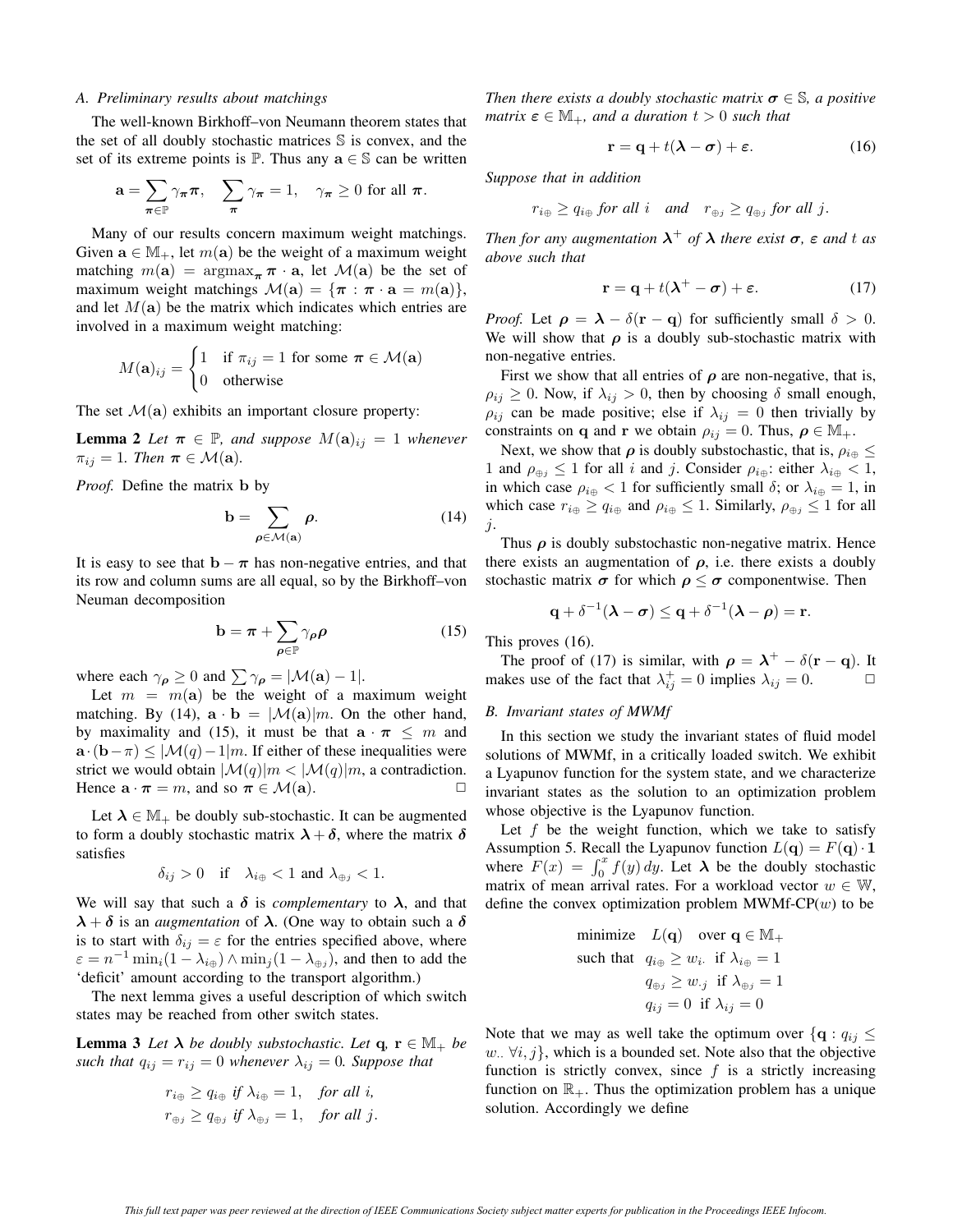**Definition 7 (Lifting Map)** *The lifting map*  $\Delta : \mathbb{W} \to \mathbb{M}_+$ *maps* w *to the unique solution of optimization problem MWMf-CP(*w*).*

# **Lemma 4** *The lifting map is continuous.*

*Proof.* Let  $w^n \to w$  in W. Let  $q^n = \Delta w^n$  and  $q = \Delta w$ . As we noted above,  $q^n$  lies in the bounded set  $\{r : r_{ij} \leq$  $w_{n}^{n} \forall i, j$ . Thus there is a convergent subsequence  $\mathbf{q}^{m(n)} \rightarrow$  $q^*$ . By continuity of the constraints in MWMf-CP( $w^n$ ),  $q^*$ satisfies the constraints in MWMf- $CP(w)$ . By optimality of **q** for MWMf-CP(w), it must be that  $L(\mathbf{q}^*) \ge L(\mathbf{q})$ . We will now show that  $L(\mathbf{q}^*) \le L(\mathbf{q})$ ; then  $\mathbf{q}^* = \mathbf{q}$  by uniqueness of the optimum, and hence  $\Delta$  is continuous.

Let  $\varepsilon^m = (\max_i w_i^m - w_i) \vee (\max_j w_{\cdot j}^m - w_{\cdot j})$ . Since  $w^m \to \varepsilon^m \to 0$ . Now consider  $g \to \varepsilon^m 1$  as a candidate solution  $w, \varepsilon^m \to 0$ . Now consider  $q + \varepsilon^m 1$  as a candidate solution to MWMf-CP( $w^m$ ). By choice of  $\varepsilon^m$  it is a feasible solution. By optimality of  $q^m$ ,

$$
L(\mathbf{q}^m) \le L(\mathbf{q} + \varepsilon^m \mathbf{1}).
$$

Since L is continuous and  $\mathbf{q}^m \to \mathbf{q}^*$ , we find  $L(\mathbf{q}^*) \le L(\mathbf{q})$ . This completes the proof.

The following two theorems give two equivalent characterizations of invariant states, one of them in terms of  $\Delta$ . Recall that  $W(\mathbf{q})$  gives the vector of workloads for **q**.

**Theorem 5** *For a switch operating under the MWMf algorithm,*

- *i. For any fluid model solution*  $\mathbf{r}(\cdot)$ *,*  $dL(\mathbf{r}(t))/dt \leq 0$ *;*
- *ii.* **q** *is an invariant state*  $\Leftrightarrow$  **q** =  $\Delta W(\mathbf{q})$ *;*
- *iii.* **q** *is an invariant state*  $\Leftrightarrow$   $dL(\mathbf{r}(t))/dt = 0$  *for any fluid model solution*  $\mathbf{r}(\cdot)$  *starting at*  $\mathbf{r}(0) = \mathbf{q}$ *.*

*Proof. Proof of (i).* Recall that  $r(t)$  is absolutely continuous (Assumption 3), and note that  $L(\cdot)$  is continuous; thus the derivative of  $L(\mathbf{r}(t))$  exists for almost all t. At such points, the fluid model equations tell us

$$
\frac{d}{dt}L(\mathbf{r}(t)) = f(\mathbf{r}(t)) \cdot (\boldsymbol{\lambda} - \boldsymbol{\sigma}(t))^{+[\mathbf{r}(t)=0]}
$$
\n
$$
= f(\mathbf{r}(t)) \cdot (\boldsymbol{\lambda} - \boldsymbol{\sigma}(t)) \quad \text{since } f(0) = 0
$$
\n
$$
\leq f(\mathbf{r}(t)) \cdot (\boldsymbol{\lambda}^+ - \boldsymbol{\sigma}(t)) \quad \text{since } \boldsymbol{\lambda} \leq \boldsymbol{\lambda}^+ \qquad (18)
$$
\n
$$
= f(\mathbf{r}(t)) \cdot \boldsymbol{\lambda}^+ - m(f(\mathbf{r}(t))) \quad \text{by (13)}
$$
\n
$$
= \sum_{\pi \in \mathbb{P}} \gamma_{\pi} f(\mathbf{r}(t)) \cdot \pi - m(f(\mathbf{r}(t))) \quad \text{decomposing } \boldsymbol{\lambda}^+
$$

$$
\leq m(f(\mathbf{r}(t))) - m(f(\mathbf{r}(t)))
$$
\n
$$
= 0.
$$
\n(19)

*Proof of (ii,*  $\Leftarrow$ ). Let  $w = W(\mathbf{q})$ , and suppose that **q** solves MWMf-CP $(w)$ . Let  $r(t)$  be any fluid model solution with  $\mathbf{r}(0) = \mathbf{q}$ . Now  $dL(\mathbf{r}(t))/dt \leq 0$  by (i). We will shortly show that  $\mathbf{r}(t)$  is a feasible solution to MWMf-CP(w) for all t. Then  $dL(\mathbf{r}(t))/dt = 0$  by optimality of **q**, and each  $\mathbf{r}(t)$  is also an optimal solution. But since the optimum is unique, it must be that  $\mathbf{r}(t) = \mathbf{q}$  for all t, i.e.  $\mathbf{q}$  is invariant.

It remains to show that  $r(t)$  is feasible for all t. According to the fluid equations,

$$
\dot{\mathbf{r}}(t) = \left(\boldsymbol{\lambda} - \boldsymbol{\sigma}(t)\right)^{+[\mathbf{r}(t)=0]}
$$

If  $\lambda_{i \oplus} = 1$  then

$$
\dot{r}_{i\oplus}(t) \ge \lambda_{i\oplus} - \sigma_{i\oplus}(t) = 0
$$

and so  $r_{i\oplus}(t) \geq r_{i\oplus}(0) = w_i$ . Similarly for  $r_{\oplus j}(t)$ . Also, if  $\lambda_{ij} = 0$  then

 $\dot{r}_{ij}(t) \leq 0$ 

and by assumption  $r_{ij} = 0$ ; thus  $r_{ij}(t) = 0$ . Therefore **r**(*t*) is a feasible solution to MWMf-CP(w) for all  $t > 0$ .

*Proof of (ii,* $\Rightarrow$ ). Let **q** be an invariant state. Consider any fluid model solution  $\mathbf{r}(\cdot)$  with  $\mathbf{r}(0) = \mathbf{q}$ . Since q is invariant,  $dL(\mathbf{r}(t))/dt = 0$ . Hence (18) and (19) must be equalities, which implies

$$
f(\mathbf{q}) \cdot \mathbf{\lambda} = m(f(\mathbf{q})). \tag{20}
$$

Now let  $w = W(q)$  and let **r** be any feasible solution to MWMf-CP(w), and suppose  $\mathbf{r} \neq \mathbf{q}$ . By Lemma 3, we can write

 $\mathbf{r} = \mathbf{r}' + \varepsilon$  where  $\mathbf{r}' = \mathbf{q} + t(\lambda - \sigma)$ 

for some doubly-stochastic  $\sigma$ , some  $t > 0$ , and some  $\varepsilon > 0$ componentwise; and either  $\lambda \neq \sigma$  or  $\varepsilon > 0$  in some component. Now consider the family of states

$$
\mathbf{s}(u) = \mathbf{q} + u(\boldsymbol{\lambda} - \boldsymbol{\sigma}), \quad u \in [0, t]
$$

giving  $\mathbf{s}(0) = \mathbf{q}$  and  $\mathbf{s}(t) = \mathbf{r}'$ . It is the case that

$$
\frac{d}{du}L(\mathbf{s}(u))\Big|_{u=0} = f(\mathbf{q}) \cdot (\boldsymbol{\lambda} - \boldsymbol{\sigma})
$$
  
\n
$$
= f(\mathbf{q}) \cdot \boldsymbol{\lambda} - f(\mathbf{q}) \cdot \boldsymbol{\sigma}
$$
  
\n
$$
= m(f(\mathbf{q})) - f(\mathbf{q}) \cdot \boldsymbol{\sigma} \text{ by (20)}
$$
  
\n
$$
\geq m(f(\mathbf{q})) - m(f(\mathbf{q})) \text{ decomposing } \boldsymbol{\sigma}
$$
  
\n
$$
= 0.
$$

Now  $L(s(u))$  is strictly convex as a function of u; thus if  $\lambda \neq \sigma$  then  $L(\mathbf{r}') = L(\mathbf{s}(t)) > L(\mathbf{s}(0)) = L(\mathbf{q})$ , and since L<br>is increasing  $L(\mathbf{r}) = L(\mathbf{r}' + \mathbf{s}) > L(\mathbf{q})$ . Otherwise  $\lambda = \sigma$  and is increasing,  $\dot{L}(\mathbf{r}) = L(\mathbf{r}' + \varepsilon) > L(\mathbf{q})$ . Otherwise  $\lambda = \sigma$  and  $\varepsilon > 0$  in some component so again  $L(\mathbf{r}) = L(\mathbf{r}' + \varepsilon) > L(\mathbf{q})$ .  $\varepsilon > 0$  in some component, so again  $\overline{L}(\mathbf{r}) = L(\mathbf{r'} + \varepsilon) > L(\mathbf{q})$ .<br>Fither way, we have shown that if  $\mathbf{r} \neq \mathbf{q}$  then  $m(f(\mathbf{r})) >$ Either way, we have shown that if  $\mathbf{r} \neq \mathbf{q}$  then  $m(f(\mathbf{r})) >$  $m(f(\mathbf{q}))$ , i.e. that **q** solves MWMf-CP( $W(\mathbf{q})$ ).

*Proof of (iii,* $\Rightarrow$ ). If **q** is an invariant state then any fluid model solution  $\mathbf{r}(\cdot)$  starting at  $\mathbf{r}(0) = \mathbf{q}$  satisfies  $\dot{\mathbf{r}}(t) = 0$ ; hence  $dL(\mathbf{r}(t))/dt = 0$ .

*Proof of (iii,*  $\Leftarrow$ ). If  $dL(\mathbf{r}(t))/dt = 0$  then (20) holds and as argued in  $(ii, \Rightarrow)$  **q** solves MWMf-CP(**q**). By  $(ii, \Leftarrow)$  **q** is an invariant state.

Next we present an alternative characterization of invariant states.

**Definition 8 (MWMf-endstate)** *A state* **q** *is an MWMfendstate if*

- *i.*  $M(f(\mathbf{q}))_{ij} = 1$  *if*  $\lambda_{ij} > 0$ *,*
- *ii.*  $M(f(\mathbf{q}))_{ij} = 1$  *if both*  $\lambda_{i\oplus} < 1$  *and*  $\lambda_{\oplus j} < 1$ *,*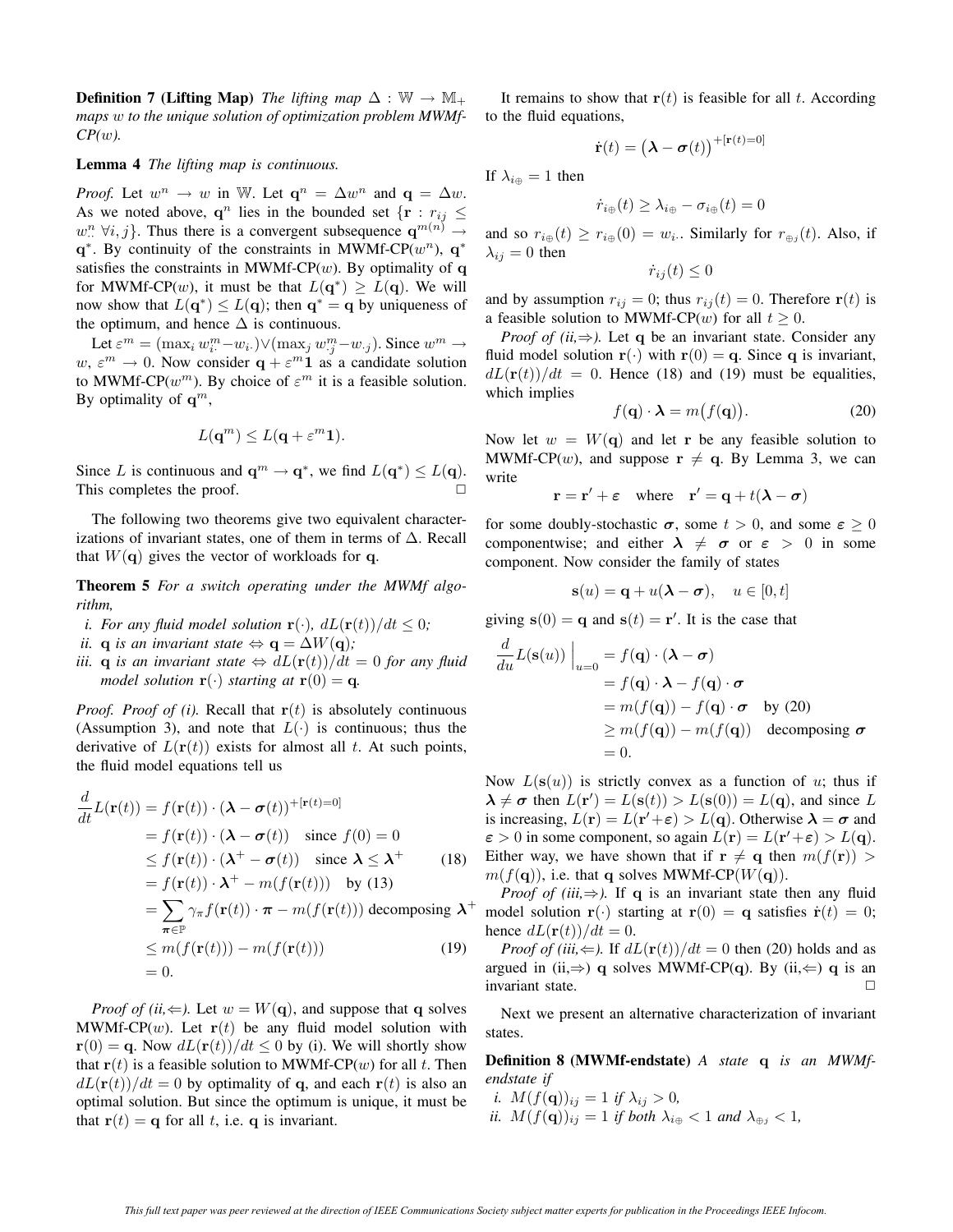*iii.*  $q_{ij} = 0$  *if both*  $\lambda_{i\oplus} < 1$  *and*  $\lambda_{\oplus j} < 1$ *.* 

**Theorem 6** *A state* **q** *is an MWMf-endstate if and only if it is an invariant state.*

*Proof.* From Theorem 5, **q** is invariant if and only if  $dL(\mathbf{r}(t))/dt = 0$  for any fluid model solution  $\mathbf{r}(\cdot)$  with  $\mathbf{r}(0) = \mathbf{q}$ . Hence, from (18) and (19), **q** is invariant if and only if  $f(\mathbf{q}) \cdot \mathbf{\lambda} = m(f(\mathbf{q}))$ . So we will now prove that

**q** an MWMf-endstate 
$$
\Leftrightarrow f(\mathbf{q}) \cdot \lambda = m(f(\mathbf{q}))
$$
. (21)

*Proof of (21,*⇒*).* First write

$$
f(\mathbf{q}) \cdot \mathbf{\lambda} = f(\mathbf{q}) \cdot \mathbf{\lambda}^+ - f(\mathbf{q}) \cdot \mathbf{\delta}
$$

where  $\lambda^+$  is an augmentation of  $\lambda$ . Since  $\delta$  is a complementary matrix,  $\delta_{ij} > 0$  only if  $\lambda_{i\oplus} \vee \lambda_{\oplus j} < 1$ ; by property (iii) of an MWMf-endstate we see that  $f(\mathbf{q}) \cdot \mathbf{\delta} = 0$ . So it remains to prove that  $f(\mathbf{q}) \cdot \mathbf{\lambda}^+ = m(f(\mathbf{q})).$ 

Since  $\lambda^+$  is doubly stochastic it has a decomposition  $\lambda^+$  $\sum \gamma_{\pi} \pi$  over  $\pi \in \mathbb{P}$ , with  $\gamma_{\pi} \ge 0$  and  $\sum \gamma_{\pi} = 1$ . Suppose that  $\gamma_{\pi} > 0$  for some  $\pi$ . Then, whenever  $\pi_{ij} > 0$ ,  $\lambda_{ij}^{+} > 0$ .<br>There are then two possibilities: There are then two possibilities:

- i. either  $\lambda_{ij}^+ = \lambda_{ij}$ , in which case  $M(f(\mathbf{q}))_{ij} = 1$  by property (i) of an MWMf-endstate: property (i) of an MWMf-endstate;
- ii. or  $\lambda_{ij}^+ > \lambda_{ij}$ , in which case  $\delta_{ij} > 0$  and so  $M(f(\mathbf{q}))_{ij} = 1$ <br>by property (ii) of an MWMf-endstate by property (ii) of an MWMf-endstate.

Either way,  $M(f(\mathbf{q}))_{ij} = 1$ . By Lemma 2,  $\pi$  is a maximum weight matching, i.e.  $f(\mathbf{q}) \cdot \boldsymbol{\pi} = m(f(\mathbf{q}))$ . Therefore

$$
f(\mathbf{q}) \cdot \mathbf{\lambda}^+ = \sum_{\pi \in \mathbb{P}} \gamma_{\pi} f(\mathbf{q}) \cdot \pi = m(f(q)).
$$

Thus, if q is an MWMf-endstate then  $f(q) \cdot \lambda = m(f(q))$ .

*Proof of (21,*  $\Leftarrow$ *).* If **q** is not an MWMf-endstate then at least one of the three properties of an MWMf-endstate does not hold.

i. If property (i) fails, then  $M(f(\mathbf{q}))_{ij} = 0$  and  $\lambda_{ij} > 0$ for some *i*, *j*. Thus  $\lambda_{ij}^+ > 0$ , and so in the decomposition  $\lambda_{ij}^+ = \sum_{k=0}^\infty \tau_k^+$  there must be some  $\tau_{ij} \propto M(f(\alpha))$  with  $\lambda^+ = \sum \gamma_{\pi} \pi$  there must be some  $\pi \notin \mathcal{M}(f(\mathbf{q}))$  with  $\gamma_{\pi} > 0$ . Since this  $\pi$  is not a maximum weight matching,  $f(q) \cdot \pi < m(f(\mathbf{q}))$  and so

$$
f(\mathbf{q}) \cdot \boldsymbol{\lambda} \le f(\mathbf{q}) \cdot \boldsymbol{\lambda}^+ < m(f(\mathbf{q})).
$$

- ii. If property (ii) of MWMf-endstate fails, then  $M(f(q))_{ii} =$ 0 and  $\delta_{ij} > 0$  for some *i*, *j*. Thus,  $\lambda_{ij}^+ > 0$  with the same consequences as above consequences as above.
- iii. If property (iii) of MWMf-endstate fails, then  $q_{ij} > 0$ and  $\delta_{ij} > 0$  for some i, j. Thus  $f(\mathbf{q}) \cdot \boldsymbol{\delta} > 0$ . Also, by decomposing  $\lambda^+$  into permutations,  $f(\mathbf{q}) \cdot \lambda^+ \leq m(f(\mathbf{q}))$ . Hence

$$
f(\mathbf{q}) \cdot \lambda \le m(f(\mathbf{q})) - f(\mathbf{q}) \cdot \boldsymbol{\delta} < m(f(\mathbf{q})).
$$

Thus, if **q** is not an MWMf-endstate then  $f(\mathbf{q}) \cdot \lambda < m(f(\mathbf{q}))$ .  $m(f(\mathbf{q})).$ 

### *C. Time to convergence*

The last result of this section concerns the speed of convergence. Intuitively, if any fluid model solution converges quickly to an invariant state, then the switch spends most of its time in or close to an invariant state. This will be made rigorous in Section V; for now we simply prove the lemma.

First some definitions. Let  $\mathcal{D} = {\mathbf{q} \in \mathbb{M}_+ : L(\mathbf{q}) \leq L(1)}.$ Note that since L is a Lyapunov function, if  $q(0) \in \mathcal{D}$  then **q**(t) ∈ D for all  $t \ge 0$ . Clearly D is closed and bounded, and hence compact. Now let

$$
\mathcal{I} = \{ \mathbf{q} \in \mathcal{D} : \Delta W(\mathbf{q}) = \mathbf{q} \}
$$
  

$$
\mathcal{I}_{\delta} = \{ \mathbf{r} \in \mathcal{D} : ||\mathbf{r} - \mathbf{q}|| < \delta \text{ for some } \mathbf{q} \in \mathcal{I} \}.
$$

Since  $\Delta$  and W are continuous,  $\mathcal I$  is closed; clearly  $\mathcal I_\delta$  is open. We saw in the proof of Theorem 5 that for any fluid model solution

$$
\frac{d}{dt}L(\mathbf{q}(t)) = g(\mathbf{q}(t)) \quad \text{where} \quad g(\mathbf{q}) = f(\mathbf{q}) \cdot \lambda - m(f(\mathbf{q})).
$$

Since  $q$  is continuous, it attains its supremum inside the closed and bounded set  $D \cap \mathcal{I}_{\delta}^c$ ; from Theorem 5 this supremum is strictly negative. Let  $\eta_{\delta}$  be the value of the supremum. Finally we can state the result:

**Lemma 7** *Given*  $\varepsilon$ *, and any fluid model solution*  $q(\cdot)$  *with* **q**(0) ∈  $\mathcal{D}$ *, let* 

$$
T_{\varepsilon} = \inf \{ t \ge 0 : ||\mathbf{q}(t) - \Delta W(\mathbf{q}(t))|| \le \varepsilon \}.
$$

*Then there exists some*  $\delta > 0$  *which does not depend on*  $\mathbf{q}(\cdot)$ *such that*

$$
T_{\varepsilon} \le \frac{L(1)}{|\eta_{\delta}|}.\tag{22}
$$

*Proof.* First we will argue that if **q** ∈  $\mathcal{I}_{\delta}$  then  $||\mathbf{q} - \Delta W(\mathbf{q})||$  <  $\varepsilon$ , for  $\delta$  sufficiently small. Suppose that  $\mathbf{q} \in \mathcal{I}_{\delta} \subset \mathcal{D}$ ; then  $\|\mathbf{q} - \mathbf{r}\| < \delta$  for some  $\mathbf{r} \in \mathcal{D}$  such that  $\mathbf{r} = \Delta W(\mathbf{r})$ . The map  $\Delta W(\cdot)$  is continuous, hence it is uniformly continuous on the closed and bounded set  $D$ . Hence for any  $\varepsilon$  there exists a  $\delta > 0$  such that

$$
\|\mathbf{q} - \mathbf{r}\| < \delta \Rightarrow \|\Delta W(\mathbf{q}) - \Delta W(\mathbf{r})\| < \varepsilon/2.
$$

Hence

$$
\|\mathbf{q} - \Delta W(\mathbf{q})\| \le \|\mathbf{q} - \mathbf{r}\| + \|\mathbf{r} - \Delta W(\mathbf{r})\| + \|\Delta W(\mathbf{r}) - \Delta W(\mathbf{q})\|
$$
  
\$\le \delta + \varepsilon/2\$.

Simply choose  $\delta < \varepsilon/2$ ; then  $\|\mathbf{q} - \Delta W(\mathbf{q})\| < \varepsilon$ .

Now all we need to do is to bound the time it takes  $q(\cdot)$ to reach  $\mathcal{I}_{\delta}$ . If **q**(0)  $\in \mathcal{I}_{\delta}$  then (22) holds trivially. If not, then until **q**(t)  $\in \mathcal{I}_{\delta}$ ,

$$
\frac{d}{dt}L(\mathbf{q}(t)) = g(\mathbf{q}(t)) \le \eta_{\delta} < 0.
$$

Since  $L(\mathbf{q}(0)) \le L(1)$  and  $L(\mathbf{q}(t)) \ge 0$ , we obtain (22).  $\Box$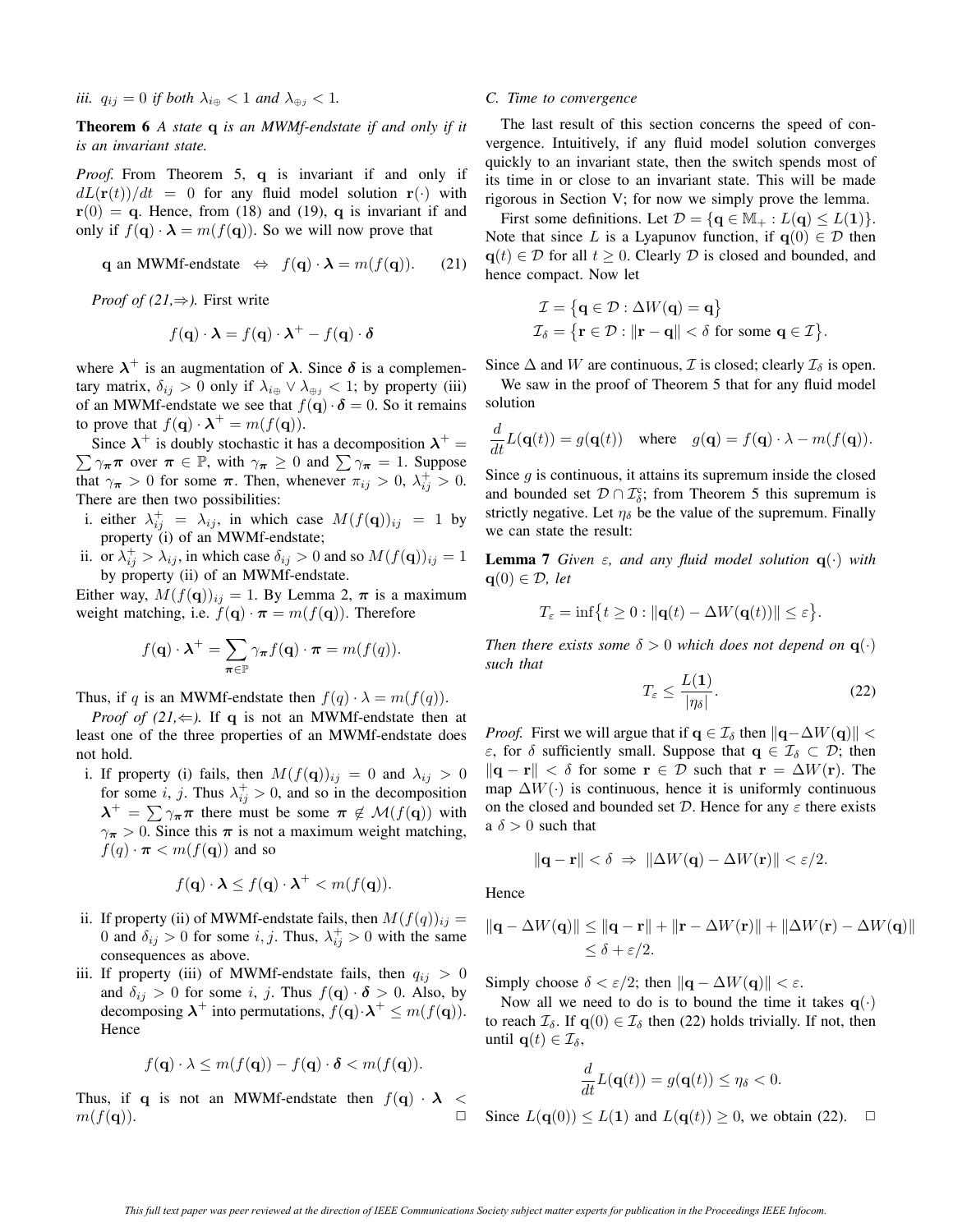#### V. HEAVY TRAFFIC AND STATE SPACE COLLAPSE

In Section III we described how the fluid model equations can be used to reason about the throughput of a switch. In this section we will describe what the balanced fluid model equations can tell us about the behaviour of the switch. The conclusion is that the switch spends most of its time at or near an invariant state.

To make this statement precise, we need to introduce the *heavy traffic* limiting regime. Consider a sequence of MWMf switches indexed by r, satisfying Assumptions  $(2)$ –(5), where the matrix of mean arrival rates for the rth system is

$$
\lambda^r = \lambda - \frac{1}{r}\phi
$$

where  $\phi$  is a fixed constant matrix in M<sub>+</sub>. Assume further that  $\lambda$  is such that one or more of the input and/or output ports is critically loaded. Let  $\mathcal{X}^r(\cdot)$  be the tuple describing the dynamics of the rth system. In the heavy traffic scaling, we are interested in

$$
\hat{x}^r(t) = \frac{1}{r} \mathcal{X}^r(r^2 t).
$$

By contrast, in the fluid scaling (Section II-B) we considered  $x^r(t) = r^{-1} \mathcal{X}^r(rt).$ 

The main result, which is proved in [16, Theorem 16], is the following. It holds under mild probabilistic assumptions on the arrival process. The proof is along the lines of [15].

**Theorem 8** *For any finite*  $T \geq 0$ *, where*  $\hat{q}^r(t)$  *is the first component of*  $\hat{x}^r(t)$ *,* 

$$
\frac{\left|\hat{q}^r(\cdot) - \Delta W(\hat{q}^r(\cdot))\right|_T}{\left|\hat{q}^r(\cdot)\right|_T \vee 1} \to 0 \quad \text{as } r \to \infty
$$

*in probability.*

Here,  $|\cdot|_T$  is the supremum norm of a function defined on  $[0, T]$ .

This is called *weak state space collapse*, weak because we do not have control of  $|\hat{q}^r(\cdot)|_T$ .

Figure 2 illustrates state space collapse for a  $3 \times 3$  switch running MWM. Each cell shows one of the nine queues; it plots the queue size as a function of time. The horizontal axis runs for 5000 time steps; the vertical axis runs from 0 to 65 packets. Arrivals are Bernoulli, with arrival rate matrix *λ* chosen so that all ports are nearly critically loaded:

$$
\lambda = \left(\begin{array}{ccc} 0.143 & 0.435 & 0.417 \\ 0.435 & 0.002 & 0.558 \\ 0.417 & 0.558 & 0.020 \end{array}\right)
$$

The lifted queue sizes  $\Delta W(Q(t))$  match very closely the actual queue sizes, except for  $Q_{22}$  where the arrival rate is so slow that the queue 'can't keep up'. If we had run the simulation for longer, the match would be closer.



Fig. 2. Evolution of queue sizes in a  $3 \times 3$  switch running MWM. The actual queue sizes  $Q(t)$  are very close to the projected queue sizes  $\Delta W(Q(t))$ .

# VI. INFERRING PERFORMANCE VIA STATE SPACE COLLAPSE

The results of the last section show that, when a  $n \times n$  switch running MWMf is heavily loaded, the  $n^2$  queue sizes are essentially determined by the  $(2n - 1)$ -dimensional workload vector, via the lifting map. In other words, to understand the behaviour of the switching algorithm it is sufficient to reason about what it does to the workload vector. Since the workload vector is  $(2n - 1)$ -dimensional rather than  $n^2$ -dimensional it can sometimes be simpler to reason about the workload vector.

In fact, state space collapse tells us something more. The queue size matrix **q** is usually very close to  $\Delta W(\mathbf{q})$  (it is exactly equal to  $\Delta W(\mathbf{q})$  in the heavy traffic limit). Therefore the queue size matrix is restricted to the set  $\mathcal{I} = \{q \in \mathbb{M}_+ :$  $q = \Delta W(q)$ . Call this the *invariant set*.

Of course, we don't need to keep track of the queue size matrix; it is sufficient to keep track of the workload vector. The workload vector always lies in the set  $W = \{W(\mathbf{q}) : \mathbf{q} \in \mathcal{I}\}.$ Call this the *collapsed invariant set*.

The workload vector therefore roams inside  $W$ . It cannot leave  $W$ ; whenever it hits a boundary the scheduling algorithm chooses matchings so that the workload vector remains inside  $W$ . Typically this is achieved by idling on some port. For MWM- $\alpha$ , which we study in depth here,  $\Delta(w) > 0$  componentwise for  $w$  in the interior of  $W$ , which means that no queue is empty, and so any matching that the scheduler chooses is work-conserving.

A natural goal is to choose a scheduling algorithm which makes  $W$  as large as possible, so that idling is avoided as much as possible. In the rest of this section we compare scheduling algorithms by reasoning about the geometry of W. The geometry can be complicated, and so in many cases we still only have partial results.

A more rigorous line of argument would be to calculate the stationary distribution of the workload process, or use large deviations theory to estimate the probability of large workloads, under reasonable probabilistic assumptions on the arrival process. This stationary distribution would depend on the scheduling algorithm both through the geometry of  $W$  and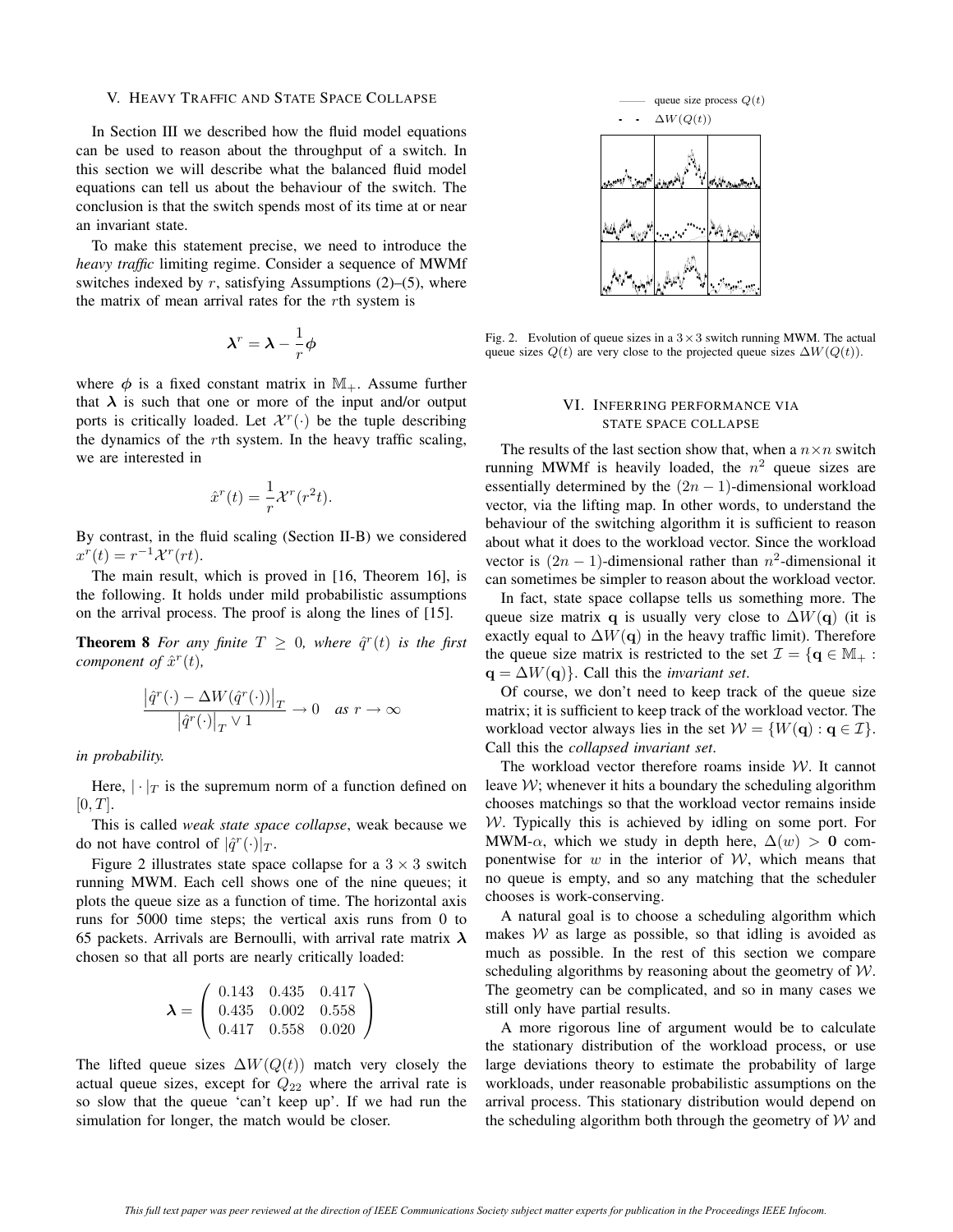through its behaviour at the boundary of  $W$ . This approach has been developed for standard queueing networks [17]; it seems very challenging, and we leave it as a topic for further research.

#### *A. Example: state space collapse of* 2 <sup>×</sup> 2 *MWM-*<sup>α</sup>

Consider a  $2 \times 2$  switch running MWM- $\alpha$ , and suppose that the arrival rate matrix  $\lambda$  is  $> 0$  componentwise. To find  $\mathcal{I}$ , use the characterization of MWM-endstates which says that all matchings must have the same (maximum) weight, i.e.

$$
\mathcal{I} = \{ \mathbf{q} \in \mathbb{M}_+ : q_{11}^{\alpha} + q_{22}^{\alpha} = q_{12}^{\alpha} + q_{21}^{\alpha} \}.
$$

To find W: Suppose  $w = W(q)$  for some  $q \in \mathcal{I}$ . Solving the equations which correspond to these two conditions (i.e.  $q_{11} + q_{12} = w_1$ , etc.,  $q_{11}^{\alpha} + q_{22}^{\alpha} = q_{12}^{\alpha} + q_{21}^{\alpha}$ ) we can find **q**.<br>To be concrete,  $q_{11}$  solves To be concrete,  $q_{ij}$  solves

$$
q_{ij}^{\alpha} + (w_{\cdot \cdot} - w_{i \cdot} - w_{\cdot j})^{\alpha} = (w_{i \cdot} - q_{ij})^{\alpha} + (w_{\cdot j} - q_{ij})^{\alpha}.
$$

This is soluble (for  $q_{ij} \geq 0$ ) if and only if

$$
w_{\cdot\cdot} \le w_{i\cdot} + w_{\cdot j} + \left(w_{i\cdot}^{\alpha} + w_{\cdot j}^{\alpha}\right)^{1/\alpha}.
$$
 (23)

In other words,  $w \in \mathcal{W}$  if and only if (23) is satisfied for all  $i$  and  $j$ .

Note that the boundaries of  $W$  correspond to regions where (23) is tight, i.e. where  $q_{ij} = 0$  for some i and j. In the interior of  $W$ ,  $q > 0$  componentwise, and so there cannot be any idling. At the boundary of  $W$ , some queues are empty and so the scheduling algorithm may choose a matching which results in wasted service.

Now, it is a standard inequality that for any  $a,b \in \mathbb{R}_+$ , and any  $0 < \alpha < \beta$ ,

$$
(a^{\alpha} + b^{\alpha})^{1/\alpha} \ge (a^{\beta} + b^{\beta})^{1/\beta}.
$$

Applying this inequality to (23), we see that the collapsed invariant set W is decreasing as  $\alpha$  increases. Note that W becomes arbitrarily small as  $\alpha$  increases, which indicates that delays get arbitrarily bad.

We conjecture that for an  $n \times n$  switch running MWM- $\alpha$ , the set W is decreasing in  $\alpha$  (though the above proof only works for  $n = 2$ ). If this is so, we have an explanation for Conjecture 1: when  $\alpha$  is larger, the set W is smaller, so the workload process hits the boundaries more often, so there is more wasted service, so the average queue sizes are larger, so the average delay is bigger.

# *B. Limiting state space collapse for MWM-* $\alpha$  *as*  $\alpha \rightarrow 0$

Write  $W(\alpha)$  for the collapsed invariant set for MWM- $\alpha$ . We have just seen that  $W(\alpha)$  is increasing as  $\alpha \to 0$  for a  $2 \times 2$  switch. Does it tend to a limit? Clearly, the collapsed invariant set W for *any* scheduling algorithm is a subset of

$$
\mathcal{W}^{\max} = \mathbb{W} = \{w : w_{\oplus} = w_{\cdot \oplus} = w_{\cdot \cdot}\}
$$

i.e. the set of workload vectors where the row and column sums add up to give the same total workload; so  $W(\alpha)$  is certainly constrained. For an  $n \times n$  switch, we do not know if  $W(\alpha)$  is increasing as  $\alpha \rightarrow 0$ , but we do have the following partial result:

**Lemma 9** *Suppose that the arrival rate matrix*  $\lambda$  *is*  $> 0$ *componentwise. For any* w *in the interior of*  $W^{max}$ ,  $w \in W(\alpha)$ *for* α *sufficiently small.*

*Proof.* Suppose not, i.e. suppose there exist arbitrarily small  $\alpha$  with  $w \notin W(\alpha)$ . Write  $\Delta^{\alpha}$  for the lifting map for MWMα. Consider a sequence of **q**( $α$ ) =  $\Delta^α(w)$  taken along  $α$  → 0 such that  $w \notin W(\alpha)$ . We will prove that  $q(\alpha)$  is not an MWMf-endstate, which means that  $q(\alpha) \neq \Delta^{\alpha}(q(\alpha))$ . But if **q**( $\alpha$ ) =  $\Delta^{\alpha}(w)$  then from the definition of the lifting map  $q(\alpha) = \Delta^{\alpha}(q(\alpha))$ , a contradiction. This contradiction falsifies our supposition about  $w$ .

We next note some properties of  $\mathbf{q} = \Delta(w)$ , for any fixed  $\alpha$  with  $w \notin W(\alpha)$ . Since  $w \notin W(\alpha)$ ,  $W(\mathbf{q}) \neq w$ . By the definition of the lifting map (and in particular the requirement of feasibility for the optimization problem),  $W(\mathbf{q}) \geq w$ . This means that there is some i or j such that  $q_{i\oplus} > w_i$  or  $q_{\oplus j} > w_{\cdot j}$ . Indeed, there must be both such an i and a  $j$ , since otherwise the sum of row workloads and column workloads would not be equal. Now,  $q_{ij} = 0$ , since if  $q_{ij} > 0$ we could reduce  $q_{ij}$  and still have a feasible solution to the optimization problem but with smaller  $L(\mathbf{q})$ . There must also be a  $q_{i'j} > 0$  since if  $q_{i'j} = 0$  for all i' then  $w_{i,j} = 0$ , which<br>by assumption is not the case. Similarly there must be some by assumption is not the case. Similarly there must be some  $q_{ij} > 0$ . Furthermore we can bound these away from zero:<br> $q_{ij} > w_{ij}/n$  and similarly for  $q_{ij}$ .  $q_{i'j} > w_{\cdot j}/n$  and similarly for  $q_{ij'}$ .

Now return to the sequence **q**( $\alpha$ ). For each  $\alpha$  along this sequence, we can find indices  $i(\alpha)$ ,  $j(\alpha)$  etc. as above. Some set of indices  $(i, j, i', j')$  must be repeated infinitely often<br>(since there are only finitely many choices). Consider the (since there are only finitely many choices). Consider the subsequence of  $\alpha$  for which  $i(\alpha) = i$  etc. The subsequence  $q(\alpha)$  is bounded (by the remark before the definition of lifting map), and so it has a convergent subsequence. Let **q**<sup>∗</sup> be the limit of the convergent subsequence. By our choice of subsequence,  $q_{ij}^* = 0$  and  $q_{ij}^* \ge w_{.j}/n$  and  $q_{ij}^* \ge w_i/n$ .<br>Finally we can return to matchings. By our assumption

Finally we can return to matchings. By our assumption that  $\lambda > 0$  componentwise, using the characterization of MWMfendstates, all matchings are maximum-weight matchings for **q**( $\alpha$ ). Let  $\pi$  be any matching with  $\pi_{ij} = \pi_{i'j'} = 1$ , and let  $\rho$  be like  $\pi$  but with  $\alpha_{ii'} = \alpha_{ii'} = 1$  and  $\alpha_{ii'} = \alpha_{ii'} = 0$ . Thus be like  $\pi$  but with  $\rho_{ij'} = \rho_{i'j} = 1$  and  $\rho_{ij} = \rho_{i'j'} = 0$ . Thus  $\pi$  and  $\rho$  difference in *π* and *ρ* differ simply by a transposition. The difference in weight is

$$
\boldsymbol{\rho} \cdot \mathbf{q}(\alpha) - \boldsymbol{\pi} \cdot \mathbf{q}(\alpha) = q_{i'j}(\alpha)^{\alpha} + q_{ij'}(\alpha)^{\alpha} - q_{i'j'}(\alpha)^{\alpha}.
$$
 (24)

Recall that along the subsequence we have chosen  $q_{i'j}(\alpha) \rightarrow a^*$  etc. Since these limits exist, the limit of (24) as  $\alpha \rightarrow 0$  $q_{i'j}^*$  etc. Since these limits exist, the limit of (24) as  $\alpha \to 0$ <br>is strictly positive. This means that not all matchings have the is strictly positive. This means that not all matchings have the same weight. Therefore **q**( $\alpha$ ) is not an MWMf-endstate, for  $\alpha$  sufficiently small.  $\alpha$  sufficiently small.

### *C. Non-idling in the interior of* W

As we discussed earlier, for w in the interior of  $W$  all the VOQs are non-empty and so the switch is work-conserving. In the notation of the last section,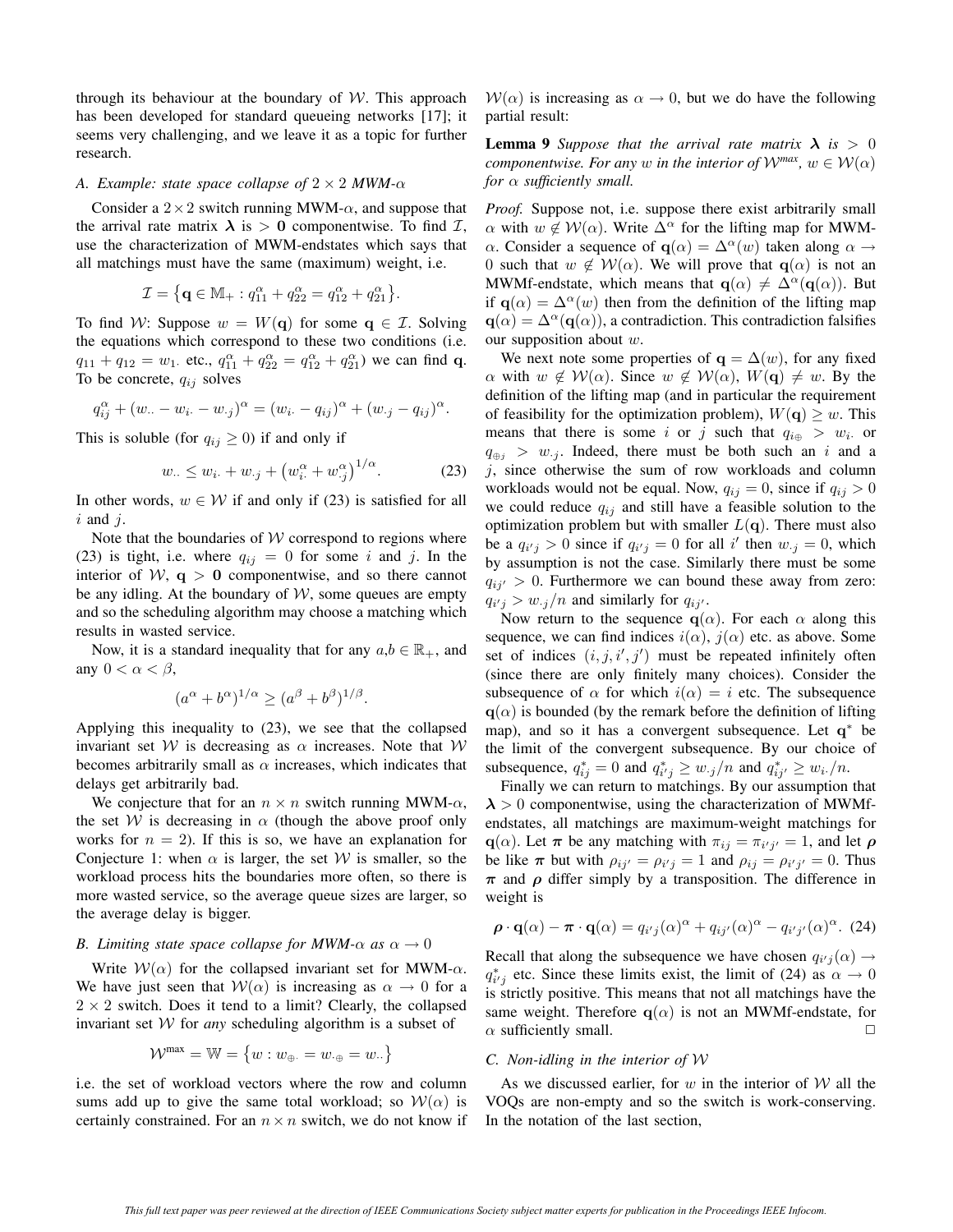**Lemma 10** *Suppose*  $\lambda > 0$  *componentwise. For w in the interior of*  $W(\alpha)$ ,  $\Delta^{\alpha}(w) > 0$  *componentwise.* 

*Proof.* Let  $\mathbf{q} = \Delta^{\alpha}(w)$ . Consider any 2 × 2 submatrix

$$
\left(\begin{array}{cc}q_{ij}&q_{ij'}\\q_{i'j}&q_{i'j'}\end{array}\right)
$$

Since **q** is an MWM-endstate, and  $\lambda > 0$  componentwise, both matchings of this  $2 \times 2$  submatrix have the same weight.

Suppose  $q_{ij} = 0$ . Since w is in the interior of  $W(\alpha) \subset$  $W^{max}$ ,  $w > 0$  componentwise, which means we can choose if and j' such that  $q_{ij} > 0$  and  $q_{ij} > 0$ . Thus we can choose<br>this 2 x 2 submatrix so that its row and column workloads are this  $2 \times 2$  submatrix so that its row and column workloads are strictly positive.

From our calculations for the  $2 \times 2$  switch with MWM- $\alpha$ , we know that the optimal configuration of queue sizes (i.e. the configuration that minimizes  $L(q)$ ) has each of these four queues non-empty. This contradicts our assumption that  $q_{ij} =$ 0. We conclude that all queues are non-empty.

# *D. An optimal scheduling algorithm*

We saw in the previous section that the collapsed invariant set W for MWM- $\alpha$  becomes as large as it can be as  $\alpha \to 0$ (and is smaller than it need be when  $\alpha$  is large—hence MWM is not optimal). We have explained why it is desirable to make  $W$  as large as possible: it leads to less wasted service. It is natural to wonder if there is a single scheduling algorithm which achieves the maximum possible  $W$ , without having to take a limit.

A sensible guess would be to take the formal limit of MWM- $\alpha$  as  $\alpha \to 0$ , in the following sense. MWM- $\alpha$  chooses a matching  $\pi$  which maximizes  $\sum_{i,j} \pi_{ij} q_{ij}^{\alpha}$ . Now, as  $\alpha \to 0$ ,

$$
x^{\alpha} \approx \begin{cases} 1 + \alpha \log x & \text{if } x > 0 \\ 0 & \text{if } x = 0. \end{cases}
$$

So the weight of matching  $\pi$  is roughly

$$
\sum_{i,j} \pi_{ij} 1_{q_{ij}>0} + \alpha \sum_{i,j: q_{ij}>0} \pi_{ij} \log q_{ij}.
$$

This suggests the formal limit algorithm:

**Definition 9 (MWM-0<sup>+</sup> algorithm)** *At each timeslot, consider all matchings which have maximal size, i.e. all matchings*  $\pi$  *such that*  $\sum_{i,j} \pi_{ij} 1_{q_{ij}>0}$  *is maximal. Among these choose*<br>*one which has maximum weight with weight function log one which has maximum weight, with weight function* log*. Break ties arbitrarily.*

Interestingly, this is very similar to the Longest Port First algorithm proposed by [18].

We have not been able to obtain useful fluid model equations for MWM- $0^+$ , and so we have not been able to find the collapsed invariant set. The difficulty is the discontinuity at  $q_{ij} = 0$ . We leave this as a topic for further work.

#### *E. Example: MWMw*

As a further illustration of the general technique we have described, we now consider a different scheduling algorithm, weighted maximum weight matching, or MWMw. Think of it as a way of understanding the impact of giving priority to some virtual output queue.

The algorithm (which was pointed out to us by Dan C. O'Neill) is as follows. Let  $w \in M_+$  be a weight matrix with  $w > 0$  componentwise. Suppose the queue size matrix is  $Q$ . Then MWMw chooses a matching *π* such that

$$
\boldsymbol{\pi} \cdot \mathbf{w} \mathbf{Q} = \underset{\boldsymbol{\rho} \in \mathbb{P}}{\operatorname{argmax}} \ \boldsymbol{\rho} \cdot \mathbf{w} \mathbf{Q}.
$$

The natural fluid model equation is

$$
\dot{s}_{\boldsymbol{\pi}}(t) = 0 \quad \text{if} \quad \boldsymbol{\pi} \cdot \mathbf{w} \mathbf{q}(t) < \max_{\boldsymbol{\rho} \in \mathbb{P}} \boldsymbol{\rho} \cdot \mathbf{w} \mathbf{q}(t).
$$

The next step is to find the invariant states. Using similar arguments to those in Section IV, a suitable Lyapunov function is  $L^w(\mathbf{q}) = \mathbf{w}\mathbf{q}^2 \cdot \mathbf{1}$ , the lifting map  $\Delta$  is like that for MWMf but with this new Lyapunov function  $L^w$ , and **q** is an invariant state if and only if all matchings  $\pi$  yield the same value of **wq** · *π*.

To begin to understand the implications for performance, consider the simple case of a  $2 \times 2$  switch where  $w_{ij} = 1$ except for  $w_{11} = \omega$ . As  $\omega$  increases, greater priority is given to queue  $q_{11}$ . How does this impact the configuration of queue sizes?

First calculate *T*. Suppose  $q \in \mathcal{I}$ , i.e. that *q* is invariant, so that both matchings have the same **w**-weighted weight, i.e.  $\omega q_{11} + q_{22} = q_{12} + q_{21}$ . Let  $w = W(\mathbf{q})$ , i.e.  $q_{1\oplus} = w_1$ . etc. Solving these together,

$$
q_{11} = \frac{2(w_1 + w_{\cdot 1}) - w_{\cdot \cdot}}{3 + \omega}
$$

$$
q_{12} = w_1 - q_{11} \text{ etc.}
$$

The space  $W$  is the space of all  $w$  such that the above is a proper solution, i.e. such that  $q \ge 0$ . The space  $\mathcal{I}$  is the space of all proper solutions **q**.

As  $\omega$  increases,  $q_{11}$  decreases (for fixed w). This is as we expect: the higher the priority given to  $q_{11}$ , the smaller the queue size. The space  $W$  also changes, although not in a simple monotonic way. As  $\omega \to \infty$ , the space W converges to

$$
\mathcal{W} = \{ w \in \mathcal{W}^{\max} : w_{\cdot \cdot}/2 \le w_1 + w_{\cdot 1} \le w_{\cdot \cdot} \}
$$

Since  $W$  converges to a non-empty space, we know that giving absolute priority to  $q_{11}$  will not make the other queue sizes arbitrarily big. (Compare this to MWM- $\alpha$ , which gives arbitrarily bad delays as  $\alpha \rightarrow \infty$ .)

#### VII. CONCLUSION

In this paper we have described a new technique for analysing scheduling algorithms for input-queued switches. The technique consists in writing down fluid model equations, then analysing the invariant states of those equations. Previous work [10] has used fluid model equations to analyse the